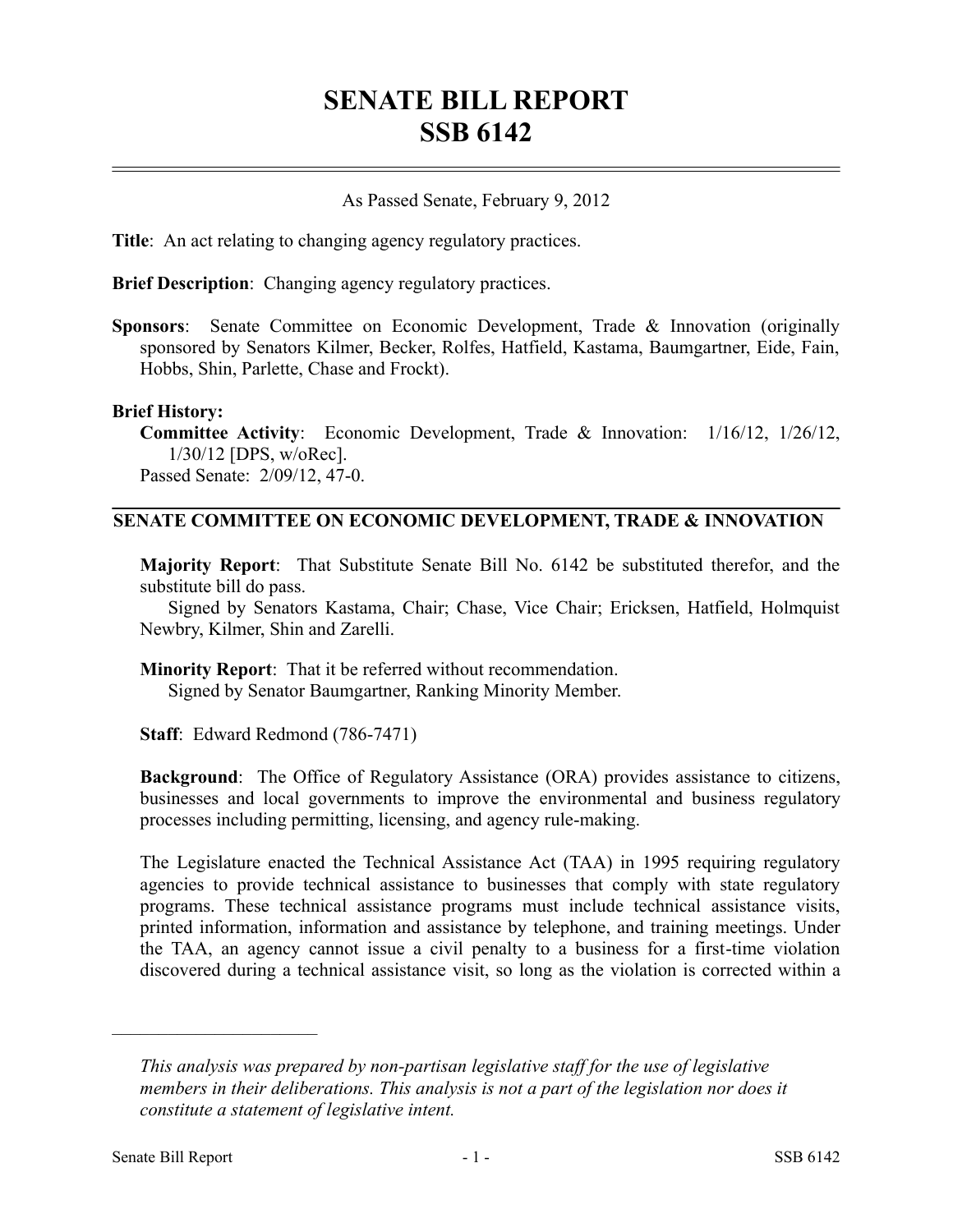reasonable time. Unless otherwise prohibited, agencies are allowed to issue civil penalties for first-time violations discovered outside of technical assistance visits.

In 2010 the Legislature passed 2SHB 2603 requiring agencies to provide small businesses with a copy of the law or rule being violated before imposing a fine, civil penalty, or administrative sanction. With limited exceptions, the agency must allow small businesses at least seven days to correct the violation. This window to correct does not apply when the violation cannot be resolved or the agency is responding to a third-party complainant that would be disadvantaged by such opportunity to correct.

**Summary of Substitute Bill**: Regulatory agencies must provide to a small business a copy of the state law or agency rule that is being violated, as well as a list of correct actions necessary for compliance. Once that information has been provided, the agency may not add more violations or corrective actions during that review period, unless generated by complaints from a third party.

For purposes of technical assistance visits, if violations are not identified during the visit, the agency must let the owner or operator of the facility know when to expect the results of the visit. During the technical assistance visit, the person conducting the visit must provide the owner or operator with a website where the owner or operator may complete an anonymous customer service survey. Regulatory agencies must also require their regulators to complete a self assessment for each technical assistance visit. The self assessment must be comparable to the customer service survey. Each individual regulator must receive the aggregate results of customer service surveys relating to his or her visits to compare with the regulator's self assessment.

The ORA must work with regulatory agencies to develop a customer service survey that regulated entities may complete after a technical assistance visit. The ORA must coordinate an agency small business liaison team, and provide information and assistance to legislators in responding to constituent inquiries regarding small business relation, permitting, or other regulatory issues.

**Appropriation**: None.

**Fiscal Note**: Available.

# **Committee/Commission/Task Force Created**: No.

**Effective Date**: Ninety days after adjournment of session in which bill is passed.

**Staff Summary of Public Testimony on Original Bill**: PRO: While working for the Economic Development Board in Pierce County, I meet with approximately 200 businesses a year. From those meetings, I realize that we must constantly be working to improve our state's customer service approach to employers. Forbes Magazine recently rated Washington as the number five place to do business in the United States. This bill would institutionalize basic business practices when there is a regulatory visit. It would help employers know what to expect and when to expect results from that visit. Having an anonymous customer-service survey that addresses professionalism and timelines would help. The concern amongst many